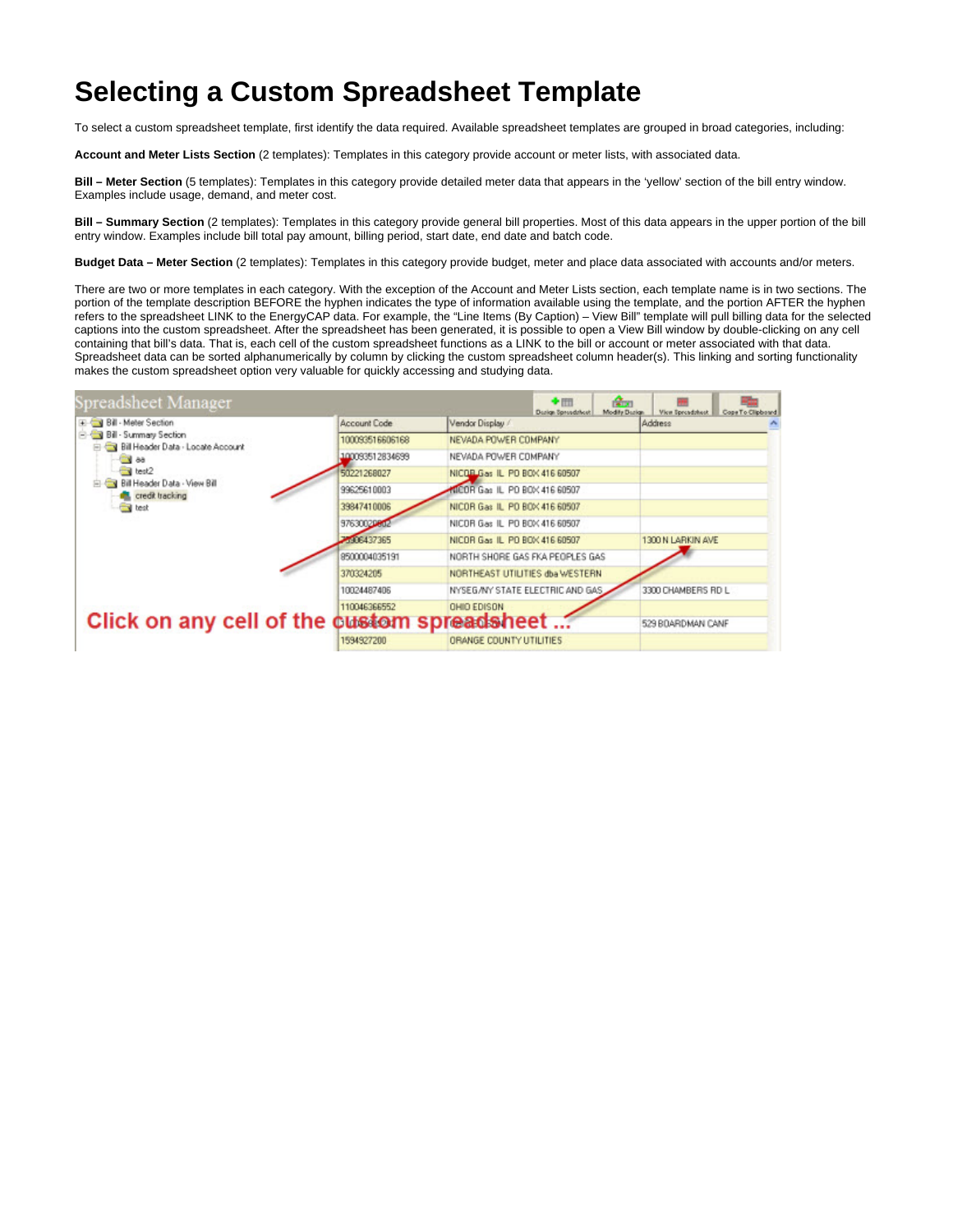| car View Bill                                                                                                               |                       |                             |                          |      |                           |                        | ol                     |  |
|-----------------------------------------------------------------------------------------------------------------------------|-----------------------|-----------------------------|--------------------------|------|---------------------------|------------------------|------------------------|--|
| 虚                                                                                                                           | 图图                    | Mi Find X Cancel Edit<br>Γά |                          |      |                           | $\circledcirc$         |                        |  |
| Account: 100093512834699                                                                                                    | Vendor.               | NEVADA POWER COMPANY        | Period                   | Year | <b>Start Date</b>         | <b>End Date</b>        | Pay Amount             |  |
|                                                                                                                             |                       |                             |                          | cone | 4/2/2003                  | 2000000                | 文化の人                   |  |
| 100093512834699<br>Description:                                                                                             |                       |                             | Mar                      | 2008 | 3/4/2008                  | 4/2/2008               | \$3,148.44             |  |
| Address:                                                                                                                    |                       |                             | Feb                      | 2008 | 2/4/2008                  | 3/4/2008               | \$3,048.36             |  |
| Start date:<br>$4/2/2008$ $+$                                                                                               | End date:             | Days:   30<br>$5/2/2008$ +  | Jan                      | 2008 | 1/3/2008                  | 2/4/2008               | \$3,288.45             |  |
| 12008<br>$\sim$<br><b>Biling period:</b>                                                                                    | Pay amount:           | \$3367.96                   | Dec:                     |      |                           |                        | 42.829.34              |  |
| Apr                                                                                                                         |                       |                             | a                        |      |                           | rei                    |                        |  |
| P3051308JDC<br>Batch number:                                                                                                | Invoice number: 31519 |                             |                          |      |                           |                        |                        |  |
| 100093512834699-0408<br>Control code:                                                                                       | Statement date:       | 7/2008                      |                          |      |                           |                        | bill/meter/account     |  |
| $F_1$ 5/23/2008<br>Due date:                                                                                                | Vendor address:       |                             |                          |      |                           |                        |                        |  |
| Estimated                                                                                                                   |                       |                             |                          |      | is displayed!             |                        |                        |  |
| Bill<br>Meter History   Account Cost   Account Cost/Day   Meter Cost/Day   Meter Use/Day   Unit Cost   Demand   Load Factor |                       |                             |                          |      |                           |                        |                        |  |
|                                                                                                                             | <b>VALUE</b>          | <b>COST</b>                 |                          |      | <b>Bill Properties</b>    |                        |                        |  |
| Account: 100093512834699                                                                                                    |                       |                             |                          |      | <b>Batch Number</b>       | P3051308JDC            |                        |  |
| <b>Meter: 239E2</b>                                                                                                         | 239E2                 | Electric                    |                          |      | <b>Bill ID</b>            | 74908                  |                        |  |
| GL: 239E2                                                                                                                   |                       | Rate: None                  |                          |      | Created                   |                        | By JCOSME On 5/13/2008 |  |
| Place: 239                                                                                                                  | 239                   | Meter Ser #: None           |                          |      | Last Modified             | By barryk On 6/27/2008 |                        |  |
| Usage                                                                                                                       | 33300 kwh             |                             |                          |      | Approval Date             | N/A                    |                        |  |
| <b>Actual KW Demand</b>                                                                                                     | <b>75 kW</b>          |                             |                          |      | A/P Export Date 6/27/2008 |                        |                        |  |
| <b>Billed KW Demand</b>                                                                                                     | <b>75 kW</b>          |                             |                          |      | G.A. Export Date N./A.    |                        |                        |  |
| Taxes                                                                                                                       |                       | 152.14 \$                   |                          |      | Was Split Date            | N/A                    |                        |  |
| Surcharge                                                                                                                   |                       | 0.003                       |                          |      | <b>Bill Type</b>          | From Vendor            |                        |  |
| Supply                                                                                                                      |                       | 2536.46 \$                  |                          |      | Invoice Pages             | N/A                    |                        |  |
| <b>Subtotal Electric Cost</b>                                                                                               |                       | 679.26 \$                   |                          |      | <b>Check Number</b>       | N/A                    |                        |  |
| Credit                                                                                                                      |                       |                             |                          |      | <b>Check Date</b>         | N/A                    |                        |  |
|                                                                                                                             |                       | 0.00 \$                     |                          |      | Pay Status                | N/A                    |                        |  |
| Late Fee                                                                                                                    |                       | 0.00 \$                     |                          |      | Cleared Date              | N/A                    |                        |  |
| <b>Balance Brought Forward</b>                                                                                              |                       | 0.00                        |                          |      | Creation                  | Manual                 |                        |  |
| Previous Meter Reading                                                                                                      | 8036 Value            |                             |                          |      | Estimated                 | No                     |                        |  |
| Current Meter Reading                                                                                                       | 8369 Value            |                             |                          |      | Transaction Ref N/A       |                        |                        |  |
|                                                                                                                             |                       |                             |                          |      |                           |                        |                        |  |
| <b>B</b> Save<br>Close<br>Audit                                                                                             | 239E2(239E2)          |                             | $\overline{\phantom{a}}$ |      |                           | Balance:               | \$0.00                 |  |

## Available Templates (abridged listing)

**View Bill template**—Links will display the Bill Entry window for the dataset selected.

**Latest Channel Meter Details template**–Displays the two most recent readings for channel data and will calculate a usage based off the readings and the multiplier (includes rollover logic calculations).

**Budget Export Data template**–Provides the fields to export the budget.

**Bill Change Log template**–Displays the changelog information in the database, which is a log of all bill changes over time.

**Locate Account template**— Links will display the related Tree View for the selected account.

**Locate Meter template**— Links will display the related Tree View for the selected meter.

**Special Charges - Locate Account template**— Links will display special charges (one-time fees, often added as a supplement to the regular billing components)

## Copying Custom Spreadsheet Data to Excel

After the custom spreadsheet has been generated, data can be copied and pasted into Excel. Just click and drag in the custom spreadsheet to select the desired data, and then right-click to display and select the **Copy to Clipboard** option. Once copied, the information can be pasted into a variety of applications, including Excel.

## Additional Notes

When using the **Locate Account template**, double-clicking a data row of the resulting custom spreadsheet will display that account in the EnergyCAP Account Manager tree. When using the **Locate Meter template**, double-clicking a data row will display that meter in the Facility Manager tree.

Another factor in choosing a query template is whether or not individual bill line items should appear in the spreadsheet. The Meter Summary templates do not display individual line items. Instead they summarize a meter's use, cost and demand line items into a single meter total. This means that if the meter has on peak and off peak usage, a Meter Summary spreadsheet will display a single usage total. If a spreadsheet that shows on peak and off peak line items separately is needed, choose one of the two Line Item templates.